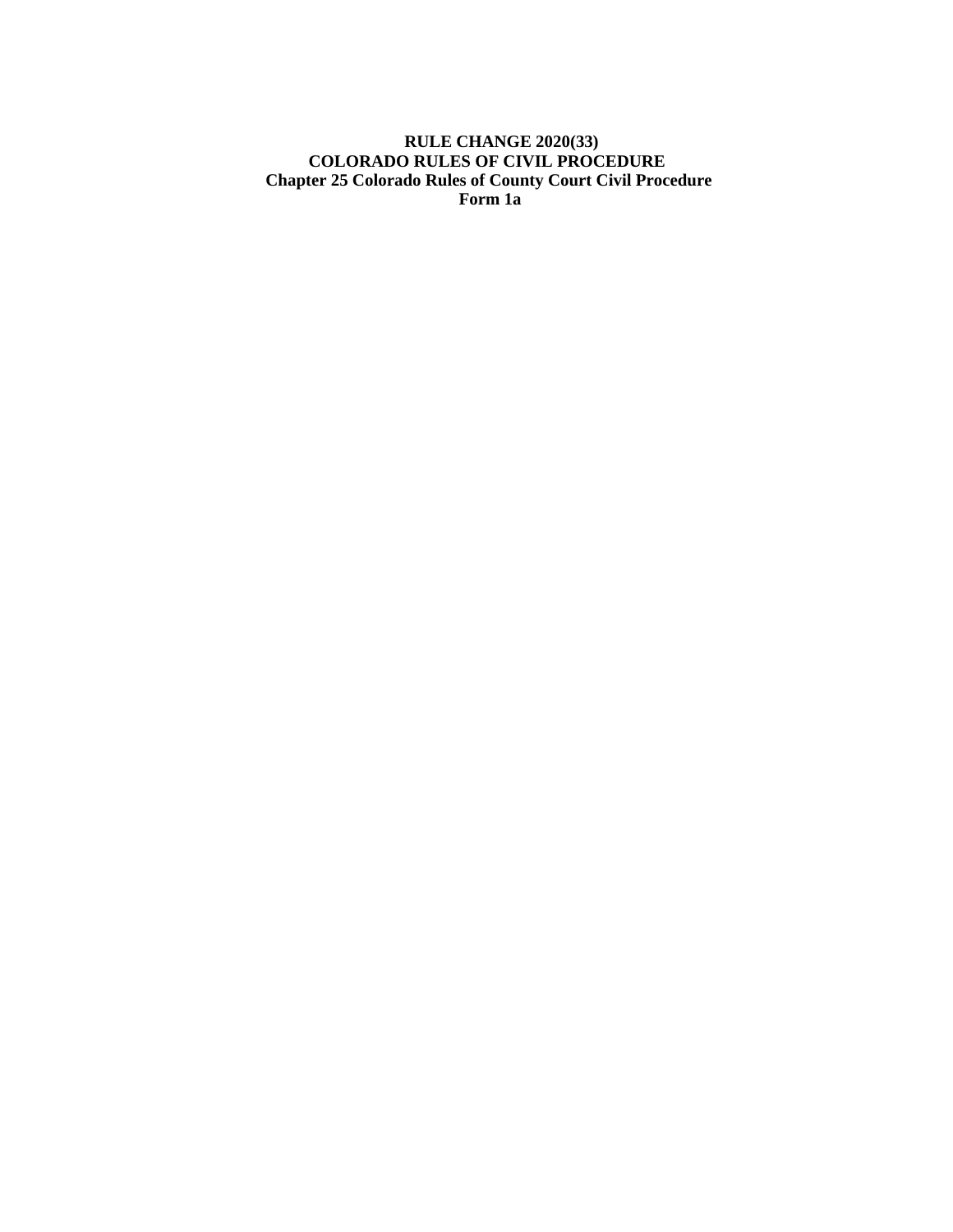| County Court                                           | County, Colorado                                       |              |  |                       |  |
|--------------------------------------------------------|--------------------------------------------------------|--------------|--|-----------------------|--|
| Court Address:                                         |                                                        |              |  |                       |  |
|                                                        |                                                        |              |  |                       |  |
| Plaintiff(s):                                          |                                                        |              |  |                       |  |
| v.                                                     |                                                        |              |  |                       |  |
| Defendant(s):                                          |                                                        |              |  | <b>COURT USE ONLY</b> |  |
| $\Box$ Any and all other occupants:                    |                                                        |              |  |                       |  |
| Attorney or Party Without Attorney (Name and Address): |                                                        | Case Number: |  |                       |  |
|                                                        |                                                        |              |  |                       |  |
| <b>Phone Number:</b>                                   | E-mail:                                                |              |  |                       |  |
| <b>FAX Number:</b>                                     | Atty. Reg. $#$ :                                       | Division     |  | Courtroom             |  |
|                                                        | <b>SUMMONS IN FORCIBLE ENTRY AND UNLAWFUL DETAINER</b> |              |  |                       |  |

#### **To the above-named Defendant(s), take notice that:**

- **1.** On , 20 , at o'clock .M. in the County Court, Scolorado, the Court may be asked to enter judgment against you as set forth in the complaint.
- **2.** A copy of the complaint against you and an answer form that you must use if you file an answer are attached.
- **3.** If you do not agree with the complaint, then you must either:<br>a. Go to the Court, located at:
	- ..., Colorado, at the above date and time and file an answer stating any legal reason you have why judgment should not be entered against you, **OR**
		- b. File the answer with the Court before that date and time.
- **4.** When you file your answer, you must pay a filing fee to the Clerk of the Court.
- **5.** If you file an answer, you must personally serve or mail a copy to the Plaintiff(s) or the attorney who signed the complaint.
- **6.** If you do not file with the Court, at or before the time for appearance specified in this summons, an answer to the complaint setting forth the grounds upon which you base your claim for possession and denying or admitting all of the material allegations of the complaint, judgment by default may be taken against you for the possession of the property described in the complaint, for the rent, if any, due or to become due, for present and future damages and costs, and for any other relief to which the Plaintiff(s) is (are) entitled.
- **7.** If you are claiming that the landlord's failure to repair the residential premises is a defense to the landlord's allegation of nonpayment of rent, the Court will require you to pay into the registry of the Court, at the time of filing your answer, the rent due less any expenses you have incurred based upon the landlord's failure to repair the residential premises. In addition to filing an answer, you are required to complete an Affidavit (JDF 109) to support the amount you will need to pay into the registry of the Court.
- **8.** If you want a jury trial, you must ask for one in the answer and pay a jury fee in addition to the filing fee.
- **9.** If you want to file an answer or request a jury trial and you are indigent, you must appear at the above date and time, fill out a financial affidavit, and ask the Court to waive the fee.
- **10. Any records associated with the action are suppressed and not accessible to the public until an order is entered granting the plaintiff possession of the premises.**
- **9.11. If the plaintiff is granted possession of the premises, the court records may remain suppressed if both parties agree to suppress the records.**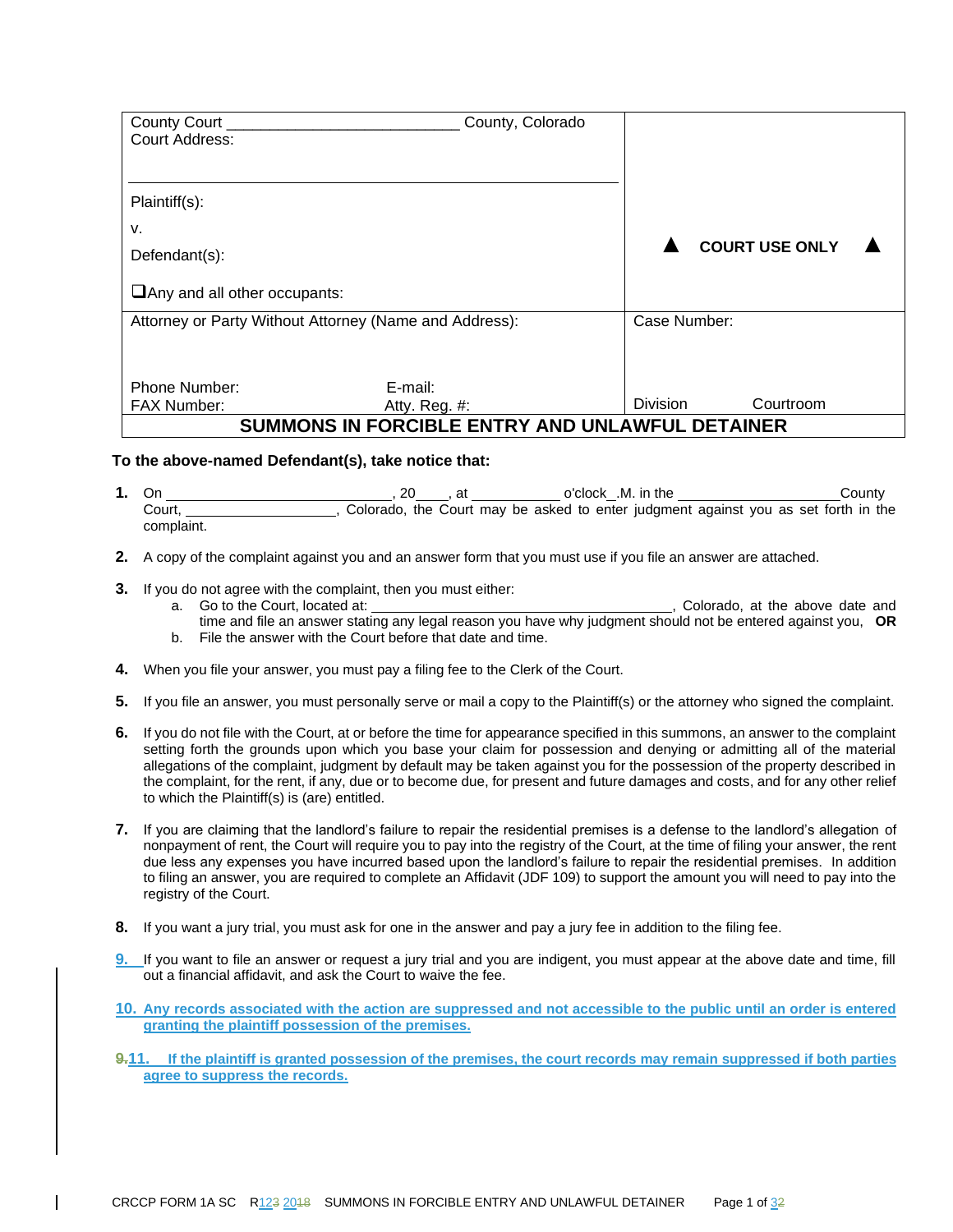| Dated at | Colorado, this | dav of |  |  |  |
|----------|----------------|--------|--|--|--|
|----------|----------------|--------|--|--|--|

Clerk of the Court

By: \_\_\_\_\_\_\_\_\_\_\_\_\_\_\_\_\_\_\_\_\_\_\_\_\_\_\_\_\_\_\_\_\_\_\_ \_\_\_\_\_\_\_\_\_\_\_\_\_\_\_\_\_\_\_\_\_\_\_\_\_\_\_\_\_\_\_\_\_\_\_\_\_\_\_\_\_\_

Deputy Clerk **Deputy Clerk** Attorney for Plaintiff(s) (if applicable)

\_\_\_\_\_\_\_\_\_\_\_\_\_\_\_\_\_\_\_\_\_\_\_\_\_\_\_\_\_\_\_\_\_\_\_\_\_\_\_\_ Address(es) of Plaintiff(s)

\_\_\_\_\_\_\_\_\_\_\_\_\_\_\_\_\_\_\_\_\_\_\_\_\_\_\_\_\_\_\_\_\_\_\_\_\_\_ Telephone Number(s) of Plaintiff(s)

This Summons is issued pursuant to §13-40-111, C.R.S. A copy of the Complaint together with a blank answer form must be served with this Summons. This form should be used only for actions filed under Colorado's Forcible Entry and Detainer Act.

To the clerk: If this Summons is issued by the Clerk of the Court, the signature block for the clerk, deputy and the seal of the Court should be provided by stamp, or typewriter, in the space to the left of the attorney's name.

#### **WARNING: ALL FEES ARE NON-REFUNDABLE. IN SOME CASES, A REQUEST FOR A JURY TRIAL MAY BE DENIED PURSUANT TO LAW EVEN THOUGH A JURY FEE HAS BEEN PAID.**

 $\Box$  By checking this box, I am acknowledging I am filling in the blanks and not changing anything else on the form.  $\Box$  By checking this box, I am acknowledging that I have made a change to the original content of this form.

# **CERTIFICATE OF MAILING**

I/we, the undersigned Plaintiff(s) (or agent for Plaintiff(s)), certify that on \_\_\_\_\_\_\_\_\_\_\_\_\_\_\_\_\_\_\_\_(date), the date

on which the Summons, Complaint, and Answer were filed, I/we mailed a copy of the Summons/Alias Summons,

\_\_\_\_\_\_\_\_\_\_\_\_\_\_\_\_\_\_\_\_\_\_\_\_\_\_\_\_\_\_\_\_\_\_\_\_\_\_\_\_\_\_\_\_\_\_\_\_\_\_\_\_\_\_\_\_\_\_\_\_\_\_\_\_\_\_\_\_\_\_\_\_\_\_\_\_\_\_\_\_\_\_\_\_\_\_\_\_\_.

a copy of the Complaint, and Answer form by postage prepaid, first class mail, to

 $\Box$ , the Defendant(s) at the following address(es):

\_\_\_\_\_\_\_\_\_\_\_\_\_\_\_\_\_\_\_\_\_\_\_\_\_\_\_\_\_\_\_\_\_\_\_\_\_\_

Plaintiff/(s)Agent for Plaintiff(s)

# **Section 13-40-111 Colorado Revised Statutes, as amended.**

## **13-40-111. Issuance and return of summons.**

**(1)** Upon filing the complaint as provided in §13-40-110, C.R.S., the clerk of the court or the attorney for the plaintiff shall issue a summons. The summons shall command the Defendant to appear before the Court at a place named in such summons and at a time and on a day which shall be not less than seven days nor more than fourteen days from the day of issuing the same to answer the complaint of Plaintiff. The summons shall also contain a statement addressed to the Defendant stating: "If you fail to file with the Court, at or before the time for appearance specified in the summons, an answer to the complaint setting forth the grounds upon which you base your claim or possession and denying or admitting all of the material allegations of the complaint, judgment by default may be taken against you for the possession of the property described in the complaint, for the rent, if any, due or to become due, for present and future damages and costs, and for any other relief to which the Plaintiff is entitled". If you are claiming that the landlord's failure to repair the residential premises is a defense to the landlord's allegation of nonpayment of rent, the Court will require you to pay into the registry of the Court, at the time of filing your answer, the rent due less any expenses you have incurred based upon the landlord's failure to repair the residential premises.

## **13-40-112. Service**.

**(1)** Such summons may be served by personal service as in any civil action. A copy of the complaint must be served with the summons.

**(2)** If personal service cannot be had upon the Defendant by a person qualified under the Colorado Rules of Civil Procedure to serve process, after having made diligent effort to make such personal service, such person may make service by posting a copy of the summons and the complaint in some conspicuous place upon the premises. In addition thereto, the Plaintiff shall mail, no later than the next day following the day on which he/she files the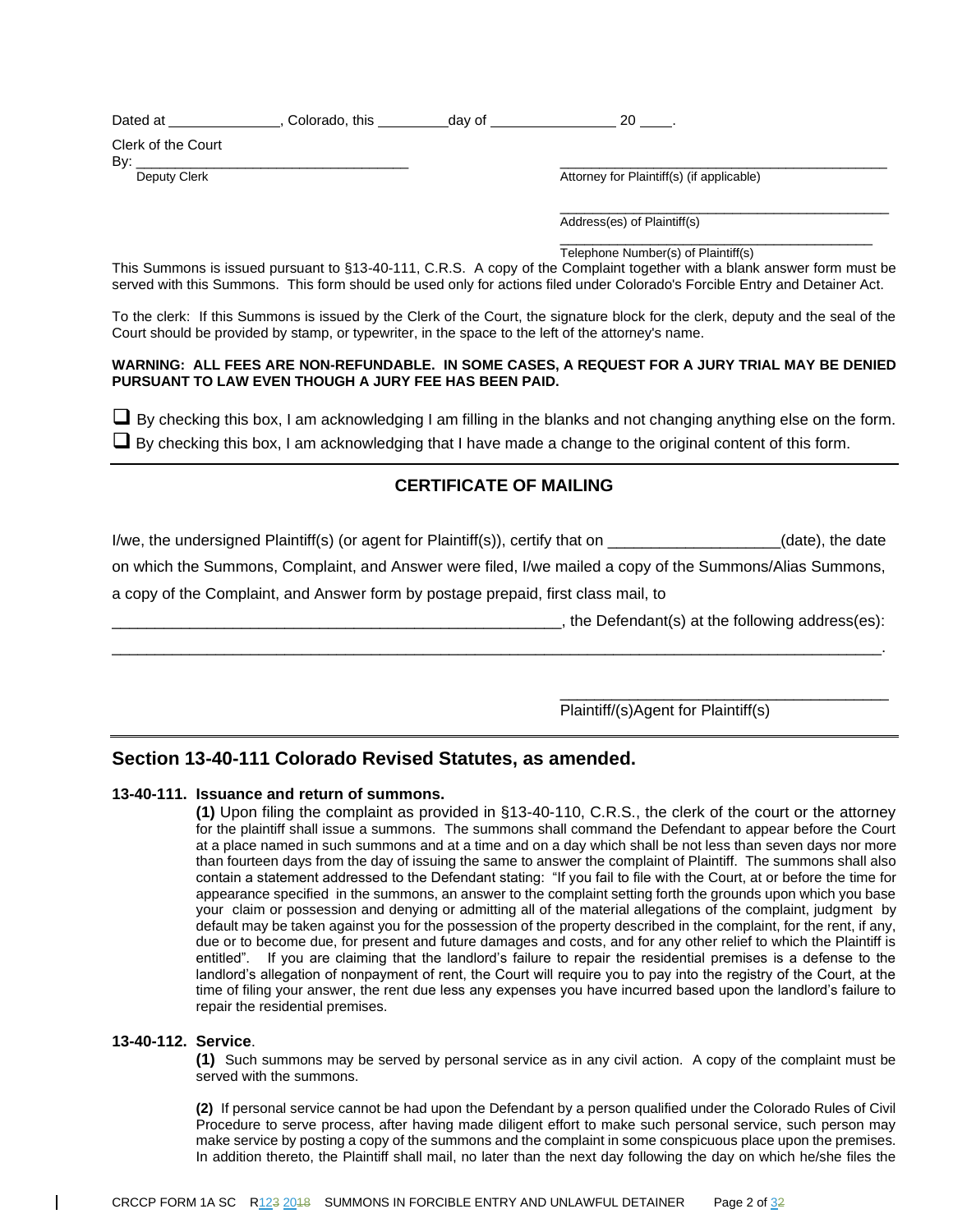complaint, a copy of the summons, or, in the event that an alias summons is issued, a copy of the alias summons, and a copy of the complaint to the Defendant at the premises by postage prepaid, first class mail.

**(3)** Personal service or service by posting shall be made at least seven days before the day for appearance specified in such summons, and the time and manner of such service shall be endorsed upon such summons by the person making service thereof.

 $\overline{\phantom{a}}$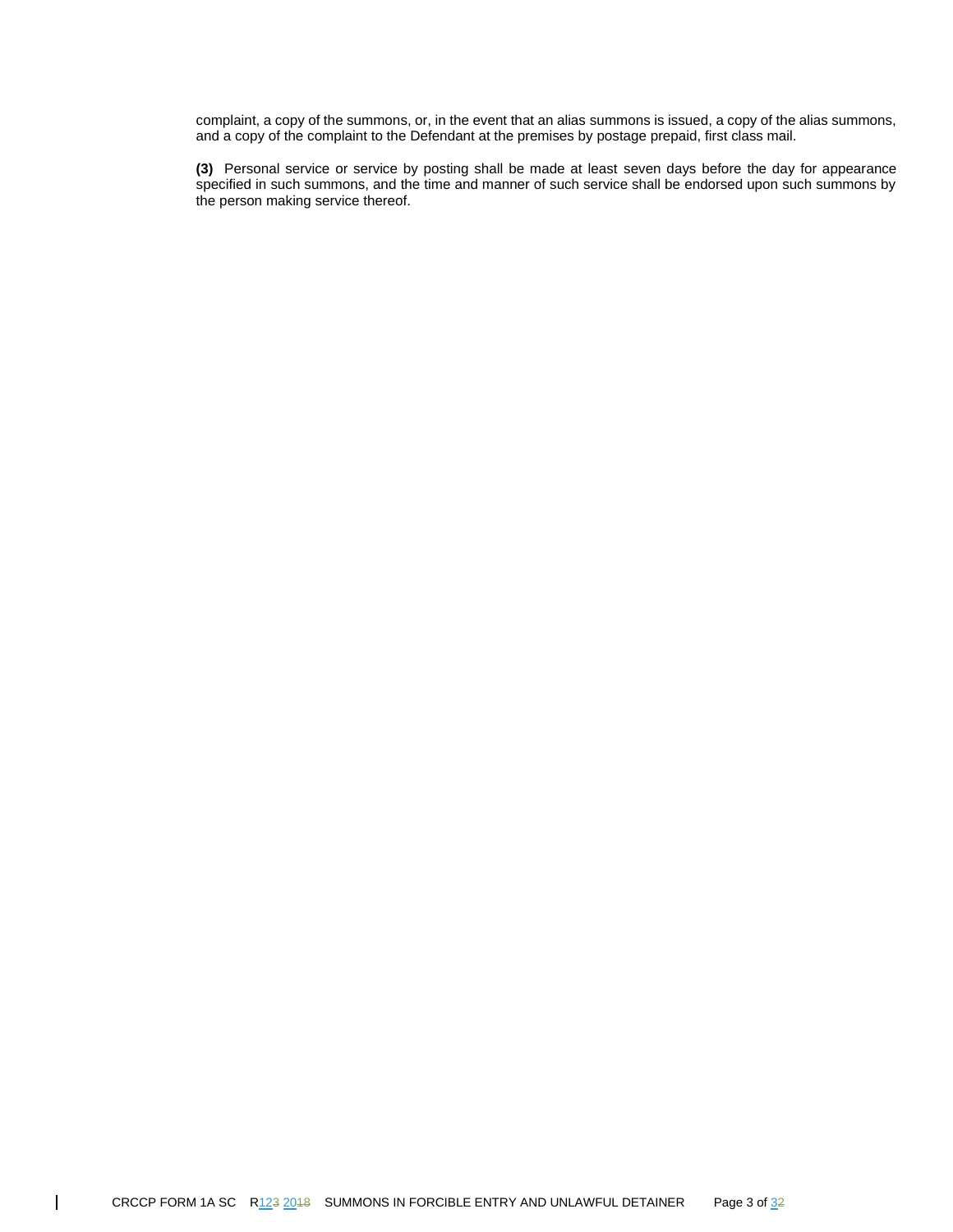| County Court                                           | County, Colorado                                       |              |  |                       |  |
|--------------------------------------------------------|--------------------------------------------------------|--------------|--|-----------------------|--|
| Court Address:                                         |                                                        |              |  |                       |  |
|                                                        |                                                        |              |  |                       |  |
| Plaintiff(s):                                          |                                                        |              |  |                       |  |
| v.                                                     |                                                        |              |  |                       |  |
| Defendant(s):                                          |                                                        |              |  | <b>COURT USE ONLY</b> |  |
| $\Box$ Any and all other occupants:                    |                                                        |              |  |                       |  |
| Attorney or Party Without Attorney (Name and Address): |                                                        | Case Number: |  |                       |  |
|                                                        |                                                        |              |  |                       |  |
| <b>Phone Number:</b>                                   | E-mail:                                                |              |  |                       |  |
| <b>FAX Number:</b>                                     | Atty. Reg. $#$ :                                       | Division     |  | Courtroom             |  |
|                                                        | <b>SUMMONS IN FORCIBLE ENTRY AND UNLAWFUL DETAINER</b> |              |  |                       |  |

#### **To the above-named Defendant(s), take notice that:**

- **1.** On , 20 , at o'clock .M. in the County Court, Scolorado, the Court may be asked to enter judgment against you as set forth in the complaint.
- **2.** A copy of the complaint against you and an answer form that you must use if you file an answer are attached.
- **3.** If you do not agree with the complaint, then you must either:<br>a. Go to the Court, located at:
	- ..., Colorado, at the above date and time and file an answer stating any legal reason you have why judgment should not be entered against you, **OR**
		- b. File the answer with the Court before that date and time.
- **4.** When you file your answer, you must pay a filing fee to the Clerk of the Court.
- **5.** If you file an answer, you must personally serve or mail a copy to the Plaintiff(s) or the attorney who signed the complaint.
- **6.** If you do not file with the Court, at or before the time for appearance specified in this summons, an answer to the complaint setting forth the grounds upon which you base your claim for possession and denying or admitting all of the material allegations of the complaint, judgment by default may be taken against you for the possession of the property described in the complaint, for the rent, if any, due or to become due, for present and future damages and costs, and for any other relief to which the Plaintiff(s) is (are) entitled.
- **7.** If you are claiming that the landlord's failure to repair the residential premises is a defense to the landlord's allegation of nonpayment of rent, the Court will require you to pay into the registry of the Court, at the time of filing your answer, the rent due less any expenses you have incurred based upon the landlord's failure to repair the residential premises. In addition to filing an answer, you are required to complete an Affidavit (JDF 109) to support the amount you will need to pay into the registry of the Court.
- **8.** If you want a jury trial, you must ask for one in the answer and pay a jury fee in addition to the filing fee.
- **9.** If you want to file an answer or request a jury trial and you are indigent, you must appear at the above date and time, fill out a financial affidavit, and ask the Court to waive the fee.
- **10. Any records associated with the action are suppressed and not accessible to the public until an order is entered granting the plaintiff possession of the premises.**
- **11. If the plaintiff is granted possession of the premises, the court records may remain suppressed if both parties agree to suppress the records.**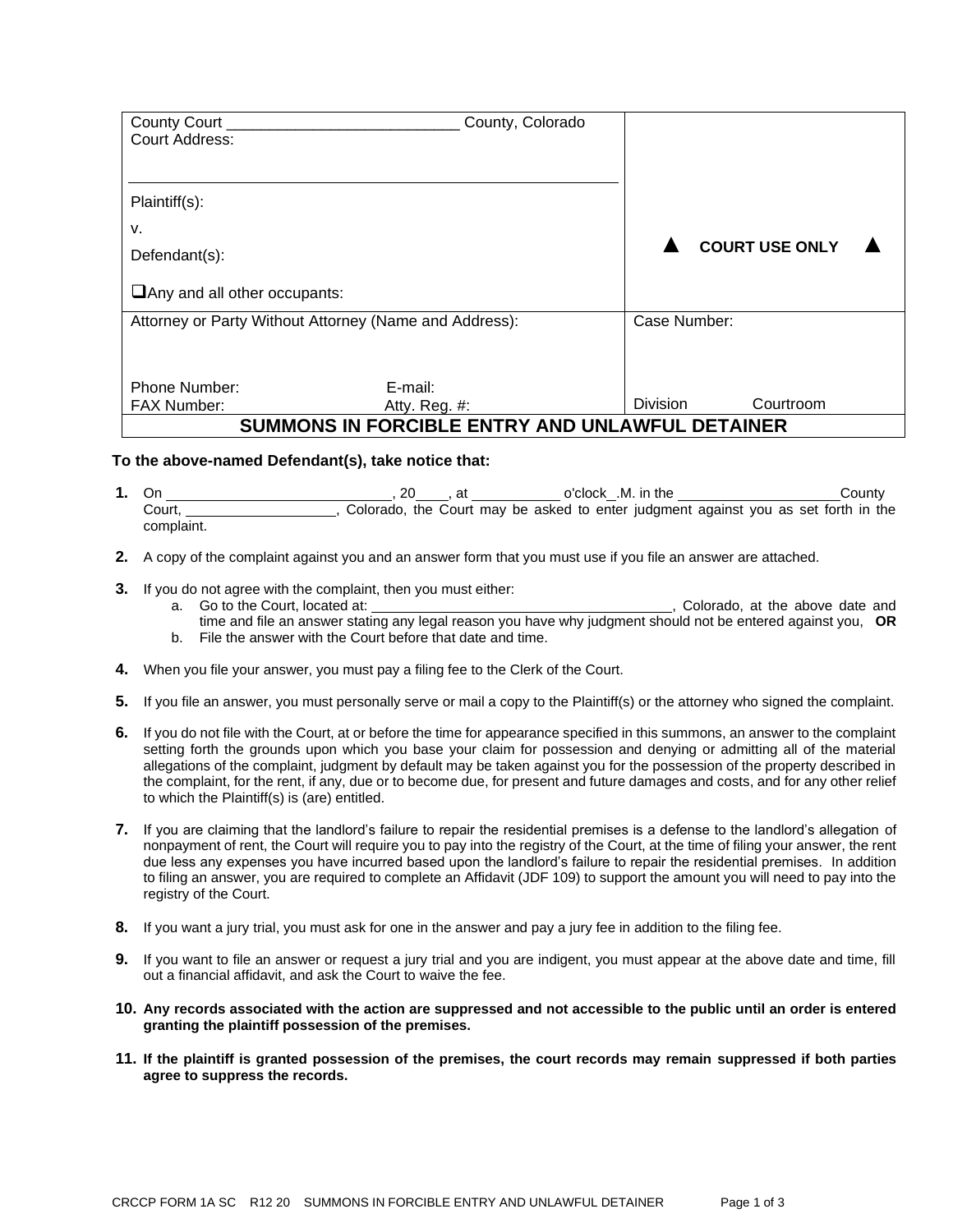| Dated at | Colorado, this | dav of |  |  |  |
|----------|----------------|--------|--|--|--|
|----------|----------------|--------|--|--|--|

Clerk of the Court

By: \_\_\_\_\_\_\_\_\_\_\_\_\_\_\_\_\_\_\_\_\_\_\_\_\_\_\_\_\_\_\_\_\_\_\_ \_\_\_\_\_\_\_\_\_\_\_\_\_\_\_\_\_\_\_\_\_\_\_\_\_\_\_\_\_\_\_\_\_\_\_\_\_\_\_\_\_\_

Deputy Clerk **Deputy Clerk** Attorney for Plaintiff(s) (if applicable)

\_\_\_\_\_\_\_\_\_\_\_\_\_\_\_\_\_\_\_\_\_\_\_\_\_\_\_\_\_\_\_\_\_\_\_\_\_\_\_\_ Address(es) of Plaintiff(s)

\_\_\_\_\_\_\_\_\_\_\_\_\_\_\_\_\_\_\_\_\_\_\_\_\_\_\_\_\_\_\_\_\_\_\_\_\_\_ Telephone Number(s) of Plaintiff(s)

This Summons is issued pursuant to §13-40-111, C.R.S. A copy of the Complaint together with a blank answer form must be served with this Summons. This form should be used only for actions filed under Colorado's Forcible Entry and Detainer Act.

To the clerk: If this Summons is issued by the Clerk of the Court, the signature block for the clerk, deputy and the seal of the Court should be provided by stamp, or typewriter, in the space to the left of the attorney's name.

#### **WARNING: ALL FEES ARE NON-REFUNDABLE. IN SOME CASES, A REQUEST FOR A JURY TRIAL MAY BE DENIED PURSUANT TO LAW EVEN THOUGH A JURY FEE HAS BEEN PAID.**

 $\Box$  By checking this box, I am acknowledging I am filling in the blanks and not changing anything else on the form.  $\Box$  By checking this box, I am acknowledging that I have made a change to the original content of this form.

# **CERTIFICATE OF MAILING**

I/we, the undersigned Plaintiff(s) (or agent for Plaintiff(s)), certify that on \_\_\_\_\_\_\_\_\_\_\_\_\_\_\_\_\_\_\_\_(date), the date

on which the Summons, Complaint, and Answer were filed, I/we mailed a copy of the Summons/Alias Summons,

\_\_\_\_\_\_\_\_\_\_\_\_\_\_\_\_\_\_\_\_\_\_\_\_\_\_\_\_\_\_\_\_\_\_\_\_\_\_\_\_\_\_\_\_\_\_\_\_\_\_\_\_\_\_\_\_\_\_\_\_\_\_\_\_\_\_\_\_\_\_\_\_\_\_\_\_\_\_\_\_\_\_\_\_\_\_\_\_\_.

a copy of the Complaint, and Answer form by postage prepaid, first class mail, to

\_\_\_\_\_\_\_\_\_\_\_\_\_\_\_\_\_\_\_\_\_\_\_\_\_\_\_\_\_\_\_\_\_\_\_\_\_\_\_\_\_\_\_\_\_\_\_\_\_\_\_\_, the Defendant(s) at the following address(es):

\_\_\_\_\_\_\_\_\_\_\_\_\_\_\_\_\_\_\_\_\_\_\_\_\_\_\_\_\_\_\_\_\_\_\_\_\_\_

Plaintiff/(s)Agent for Plaintiff(s)

# **Section 13-40-111 Colorado Revised Statutes, as amended.**

## **13-40-111. Issuance and return of summons.**

**(1)** Upon filing the complaint as provided in §13-40-110, C.R.S., the clerk of the court or the attorney for the plaintiff shall issue a summons. The summons shall command the Defendant to appear before the Court at a place named in such summons and at a time and on a day which shall be not less than seven days nor more than fourteen days from the day of issuing the same to answer the complaint of Plaintiff. The summons shall also contain a statement addressed to the Defendant stating: "If you fail to file with the Court, at or before the time for appearance specified in the summons, an answer to the complaint setting forth the grounds upon which you base your claim or possession and denying or admitting all of the material allegations of the complaint, judgment by default may be taken against you for the possession of the property described in the complaint, for the rent, if any, due or to become due, for present and future damages and costs, and for any other relief to which the Plaintiff is entitled". If you are claiming that the landlord's failure to repair the residential premises is a defense to the landlord's allegation of nonpayment of rent, the Court will require you to pay into the registry of the Court, at the time of filing your answer, the rent due less any expenses you have incurred based upon the landlord's failure to repair the residential premises.

## **13-40-112. Service**.

**(1)** Such summons may be served by personal service as in any civil action. A copy of the complaint must be served with the summons.

**(2)** If personal service cannot be had upon the Defendant by a person qualified under the Colorado Rules of Civil Procedure to serve process, after having made diligent effort to make such personal service, such person may make service by posting a copy of the summons and the complaint in some conspicuous place upon the premises. In addition thereto, the Plaintiff shall mail, no later than the next day following the day on which he/she files the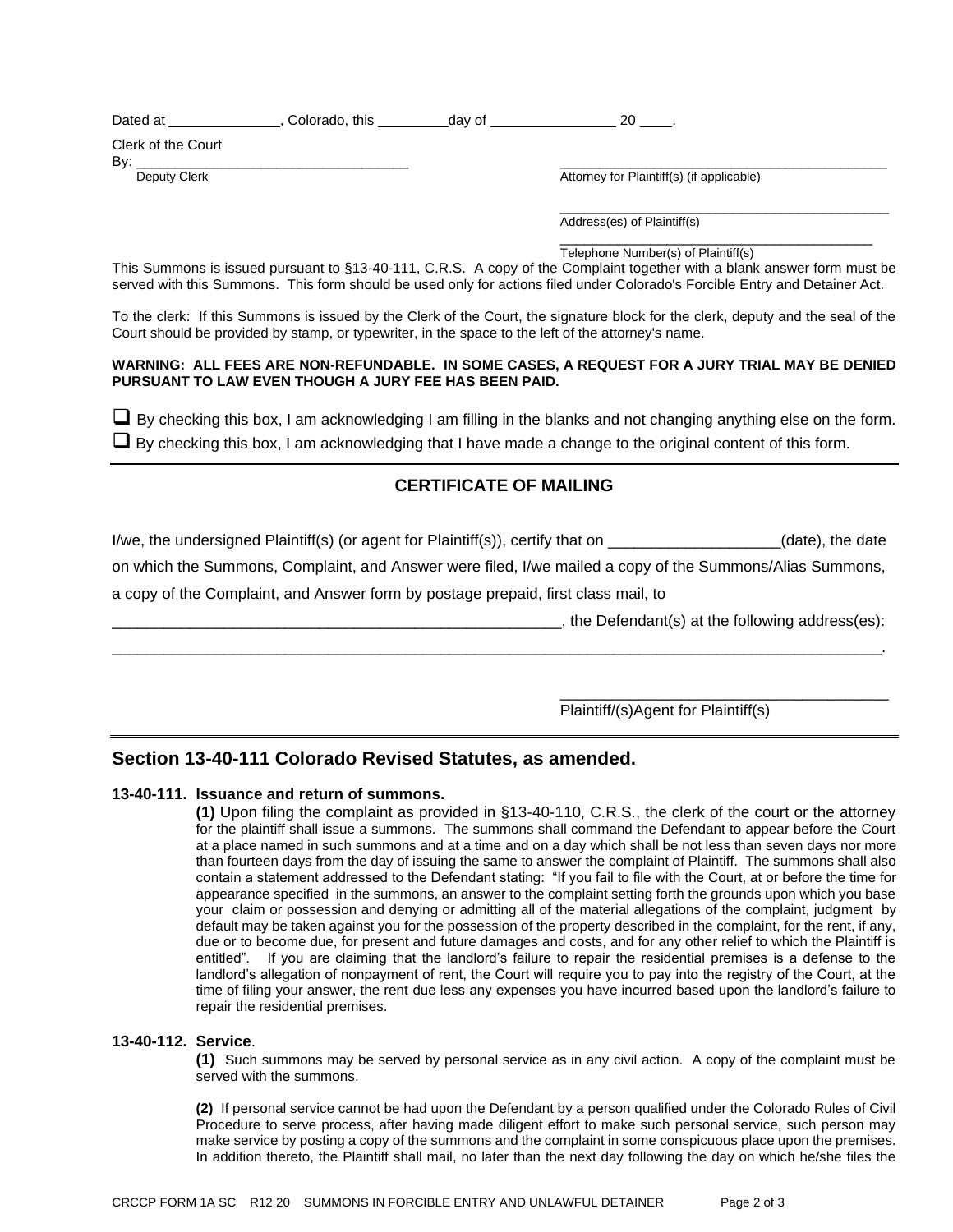complaint, a copy of the summons, or, in the event that an alias summons is issued, a copy of the alias summons, and a copy of the complaint to the Defendant at the premises by postage prepaid, first class mail.

**(3)** Personal service or service by posting shall be made at least seven days before the day for appearance specified in such summons, and the time and manner of such service shall be endorsed upon such summons by the person making service thereof.